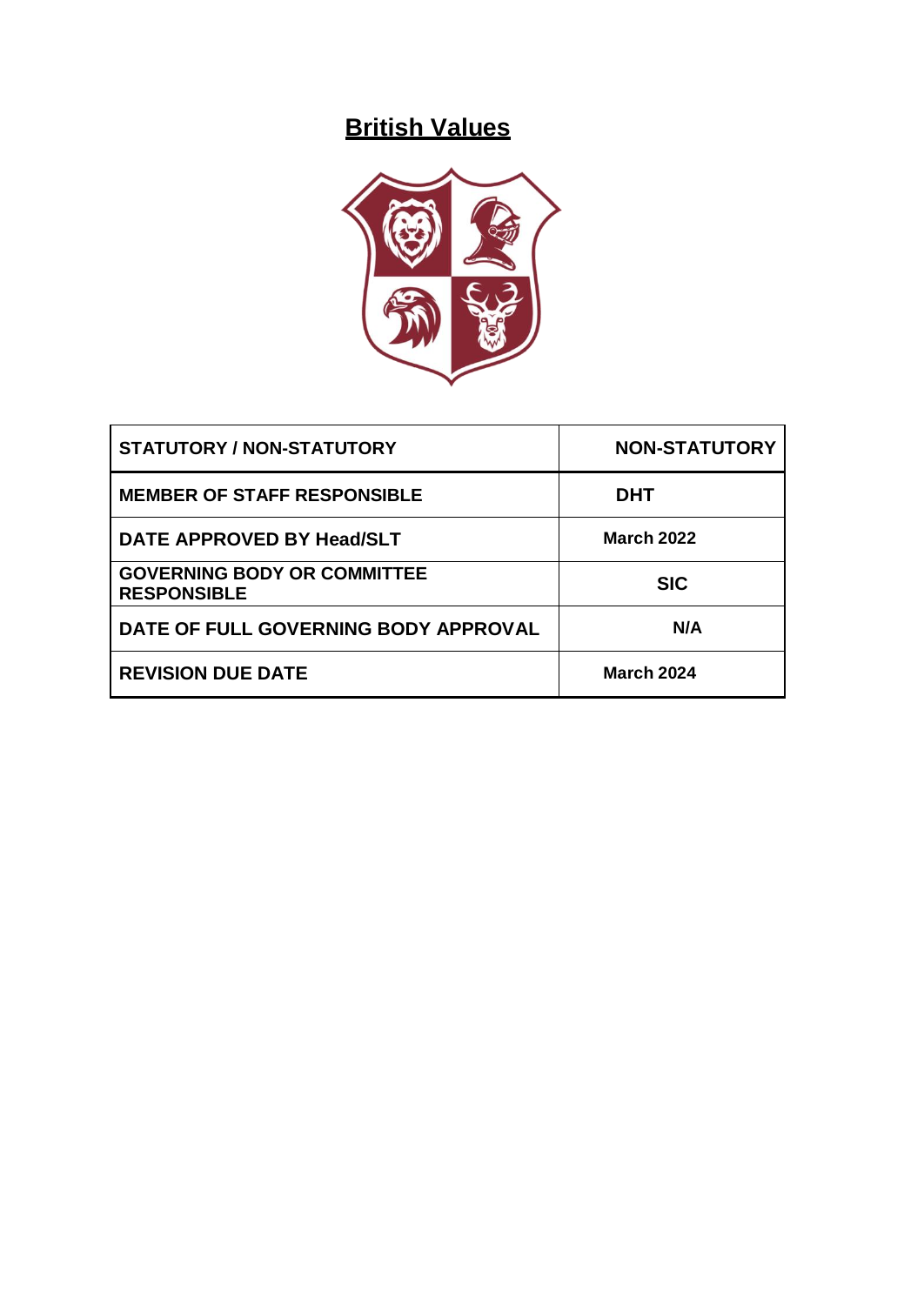# **Introduction**

This statement has been produced and agreed to make clear Noadswood's legal duties as described in the Statutory Instrument, 'The Education (Independent School Standards) Regulations 2014' and in response to the DfE published guidance on promoting British values. We value the diverse ethnic backgrounds of all students, staff and families and undertake a variety of events and lessons to celebrate these. In addition, Noadswood School has a statutory duty to promote British values and will:

- Ensure we demonstrate and educate students in fundamental British values.
- Challenge prejudicial opinions or behaviours in school that are contrary to fundamental British values.
- Teach our children to be tolerant and respectful towards others, embracing the differences in our community and the wider world.

In these ways, we will promote the fundamental British values of democracy, the rule of law, individual liberty, and mutual respect and acceptance of those with different faiths and beliefs as set out in Part 2 of The Education (Independent School Standards) Regulations 2014. It has also been produced with regard to the Home Office's Prevent Strategy.

The Statement will be reviewed bi-annually and/or in accordance with any statutory law and the Governance Handbook.

Specific Values:

### **Democracy**

Students have the opportunity to have their voices heard through our Student Voice Meetings and through a variety of student working groups e.g. eco-school and sustainability, diversity and the Student Leadership Team. In these meetings students are able to discuss themes and issues which affect their life within the school and they impact on school policies.

In addition, students are regularly involved in the appointment of new staff, as panellists and tour guides.

Students are invited to apply to become elected onto the Hampshire's Youth Parliament, to lead on whole school fund raising events, and also given the opportunity to present their views at county events and through questionnaires regarding their local area.

## The Rule of Law

The importance of Laws and how these are informed by values, whether they be those that govern the class, the school, or the country, are consistently reinforced throughout the school day, as well as when dealing with behaviour and through school assemblies and all restorative conversations. Students are taught the value and reasons behind laws, that they govern and protect us, the responsibilities that this involves and the consequences when laws are broken.

#### Individual Liberty

Within school, students are actively encouraged to make choices, knowing that they are in a safe and supportive environment. As a school we educate and provide boundaries for our young people to make choices safely, through provision of a safe environment and empowering education.

Students are encouraged to know, understand and exercise their rights and personal freedoms and are advised how to exercise these safely, for example through our online safety curriculum and in relevant PSHE units. Students at Noadswood are supported to make their own, well-informed choices about which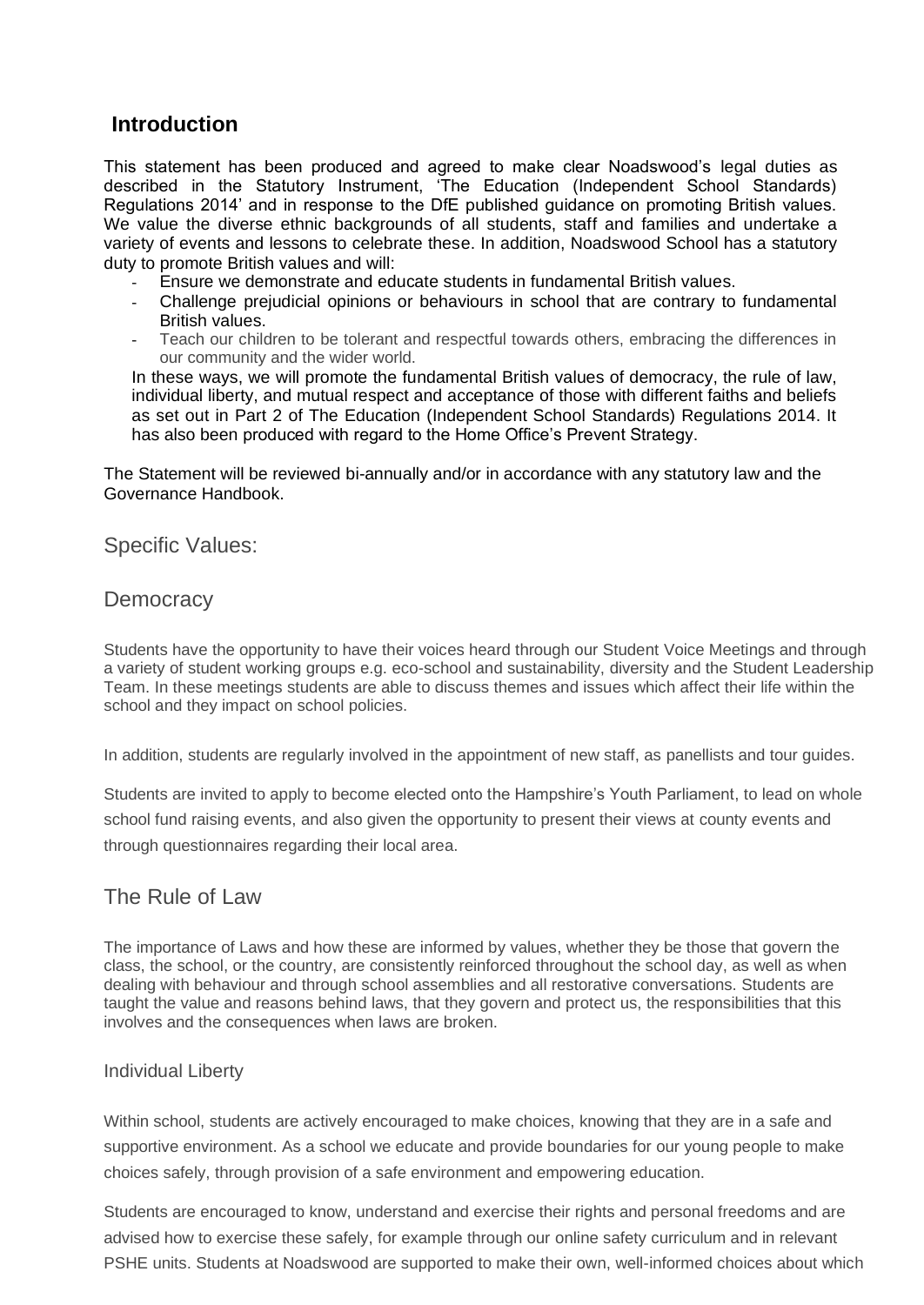courses they wish to follow at the end of key stage 3, their participation in extra-curricular clubs and opportunities, their involvement in competitions, student voice and leadership opportunities – in all parts of life students are given the freedom to make choices, and learn to make them in an informed, balanced way.

# Mutual Respect and Acceptance of those with different faiths and beliefs

Our ethos is underpinned by key approaches to life: to be ready, respectful and safe, and this is reiterated through our practice and through our policies We actively promote courtesy and good manners towards all.

Students at Noadswood learn that their behaviour and attitudes impact on their own rights and those of others. All members of the school community are expected to treat each other with respect and this is reiterated throughout our approach to routines, high expectations without fear and restorative conversations when things go wrong.

Our community comprises those from a wide range of backgrounds. We aim to promote the understanding and appreciation of different faiths and cultures both within our school and the wider world through assemblies and PSHE, and student involvement in leadership of our curriculum, language and representation.

We actively monitor and tackle all forms of bullying and harassment (this includes cyberbullying, prejudicebased bullying related to appearance, SEN, sex, race, religion and belief, disability, sexual orientation or gender reassignment).

We will actively challenge those expressing opinions contrary to fundamental British Values, including "extremist" views, and support one another in doing so in the spirit of mutual respect and acceptance.

#### **Duties of members of Staff**

All members of staff are made aware through professional development opportunities and discussions as a staff team of our values as a school and of their responsibilities in this area.